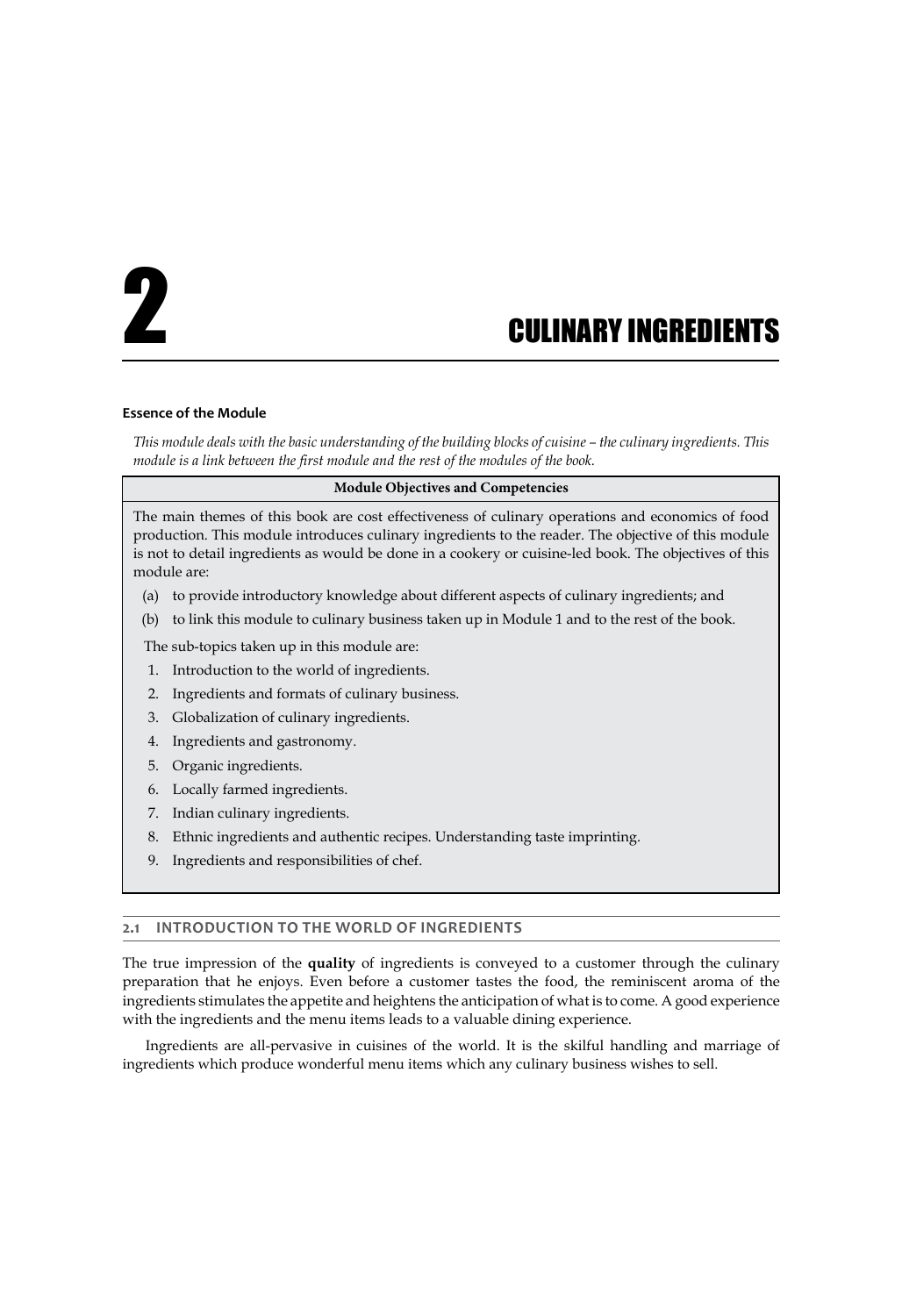#### **Culinary Ingredients**

for the chefs and other operators of fine dining restaurants established under the tenets of French and other Euro-American cuisines to understand the culinary ingredients associated with the menu items. They must study the marriage of food-based culinary ingredients with wines as well as other alcoholic beverages. They must garner sound knowledge of wines, winemaking, wine analyses and viticulture. This, in turn, would increase their culinary repertoire and help establish the culinary business towards superior business platforms exhibiting wine and cuisine culture.

## **2.3 GLOBALIZATION OF CULINARY INGREDIENTS**

Globalization of culinary ingredients is the norm of the day. The cuisines of the world, their related culture and related ingredients are becoming more entrenched around the globe. Interest in international cuisines has made chefs knowledgeable and familiar with the flavours and taste notes of global ingredients. We find description of these ingredients in almost all dictionaries of various languages. Culinary terms associated with each cuisine are being used for other cuisines, even without translation.

Globalization of culinary ingredients has definitely influenced delivery performances and quality of international cuisines and the evolution of professional cooking. Globalization of culinary ingredients has happened due to:

- **·** improvement in transportation;
- **•** improvement in infrastructure;
- **·** improvement in communication systems;
- need to disseminate expertise and knowledge; and
- need to think global.

The process of international integration of culinary ingredients is on and would remain on.

#### **2.4 INGREDIENTS AND GASTRONOMY**

Gastronomy is the study of the relationship between **culinary ingredients** of a particular cuisine and its related culture. The term gastronomy is not limited exclusively to the art of cooking; otherwise a cook would also be known as a gourmet. Cooking is only a small part of the discipline of gastronomy.

Gastronomy explores various cultural components with culinary ingredients as the central axis. Study of gastronomy is therefore also related to the fine arts and social sciences, and even to the natural sciences in terms of the digestive system of the human body.

A gourmet's principal activities involve researching and discovering, tasting, experiencing, understanding and writing about culinary ingredients of a particular cuisine in addition to associated activities and exhibition of fine arts. Gastronomy is therefore an interdisciplinary activity.

All forms of culinary business almost always concentrate exclusively on the culinary ingredients of any particular cuisine. Such activity can be described only as business and not as gastronomic experience. On closer research and observation however, one can detect the culinary ingredients linked with the fine arts.

Dance, drama, dramatic skills, music, painting, sculpture, literature and other fine arts are integral parts of gastronomic studies in addition to the study and usage of culinary ingredients and specific food cultures. By conducting food festivals, culinary business can promote gastronomy through the exhibition of specific cuisines along with related fine arts.

Gastronomy is any cuisine supported by the:

- **•** knowledge of effects of the ingredients used in the recipes of that cuisine;
- **•** related culture;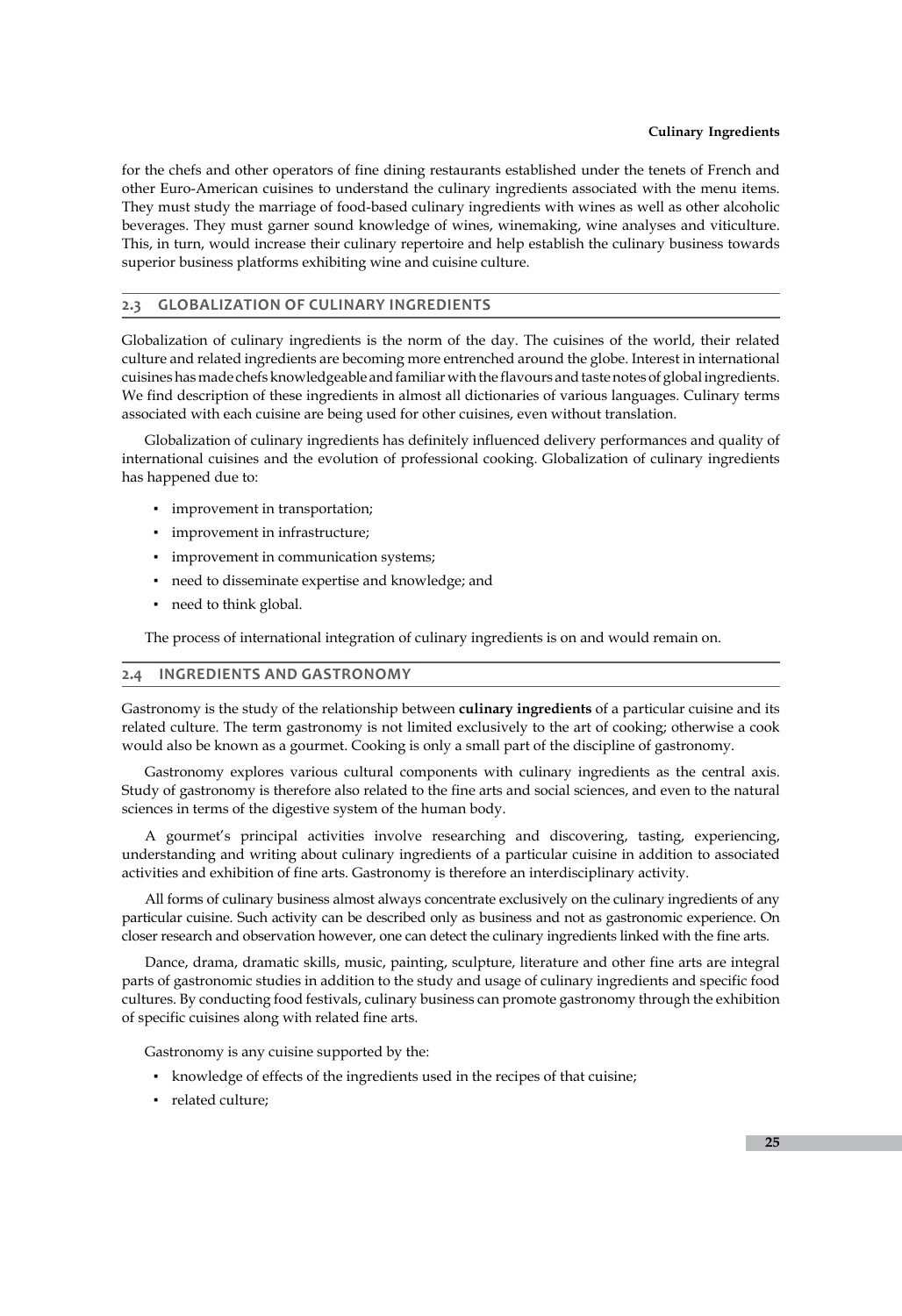#### **Culinary Ingredients**

- **•** festivals and festivities;
- history;
- sporting life of the region; and
- weather conditions.

The Indian culinary ingredients present multitudinous flavours and taste notes as well as textures. India has its own expensive and exotic culinary ingredients like 'zafran' and 'gucchi' which are used in cooking of regal and exotic cuisines like the Dum Pukht originating from Lucknow and the Nizami cuisine originating from Hyderabad.

As mentioned above, local ingredients are predominantly used for preparation of regional Indian cuisines. These cuisines change every 300 kilometres in some manner. Each geographical area presents different and distinct:

- ▪ schools of cuisines;
- cooking styles; and
- shelf life of ingredients.

Traditionally, herbs and spices were introduced into cuisine by herbalists to safeguard health. In addition, Indian culinary ingredients have taken strong influences of cuisines of the travellers, "invaders" and settlers.

## **2.8 ETHNIC INGREDIENTS AND AUTHENTIC RECIPES**

The use of ethnic culinary ingredients in authentic recipes enhances the experience of tourists. Such ingredients play a role in the way tourists experience a destination. Many travellers visit and return to the same destination to savour the unique and authentic recipes and the ethnic culinary ingredients used in these recipes. Culinary business can evolve itself into a **culinary destination** via the route of using authentic recipes. When chefs take pride in cooking of authentic recipes with zeal for perfection and with care that comes from the heart, they in effect create "taste-imprinting" on the customers through their preparations.

**Taste imprinting:** Human beings consume homemade culinary preparations from infancy to adulthood in a repetitive manner over the years. The human physiology accepts the flavour and taste notes of these preparations as the best and concurrent with the perception of being well-fed and that of contentment. These flavour and taste notes, along with the strong memories of ingredients that constituted these preparations remain in their minds forever.

If due to pursuits of career or due to settling elsewhere does not allow possibilities of consumption of these preparations, the human brain and taste buds yearn for them. Even the best foods of the world prepared by master chefs are not good enough while matching with the culinary preparations with which one grew up. This phenomenon is known as "**taste imprinting**".

# **2.9 INGREDIENTS AND RESPONSIBILITIES OF A CHEF**

Culinary business has the social and moral responsibility to take care of health and welfare of customers. Chefs must be sensitive to their sacred duty of safeguarding the health of their customers. Purchase of quality ingredients and their hygienic handling is of primary importance. The chefs should never compromise on matters of food safety even at the cost of paying higher purchase prices of the ingredients.

Chefs should never attempt to use spoilt and suspect ingredients and those which were inadvertently not used within their prescribed "best-before" period. Using such ingredients for the customers or even